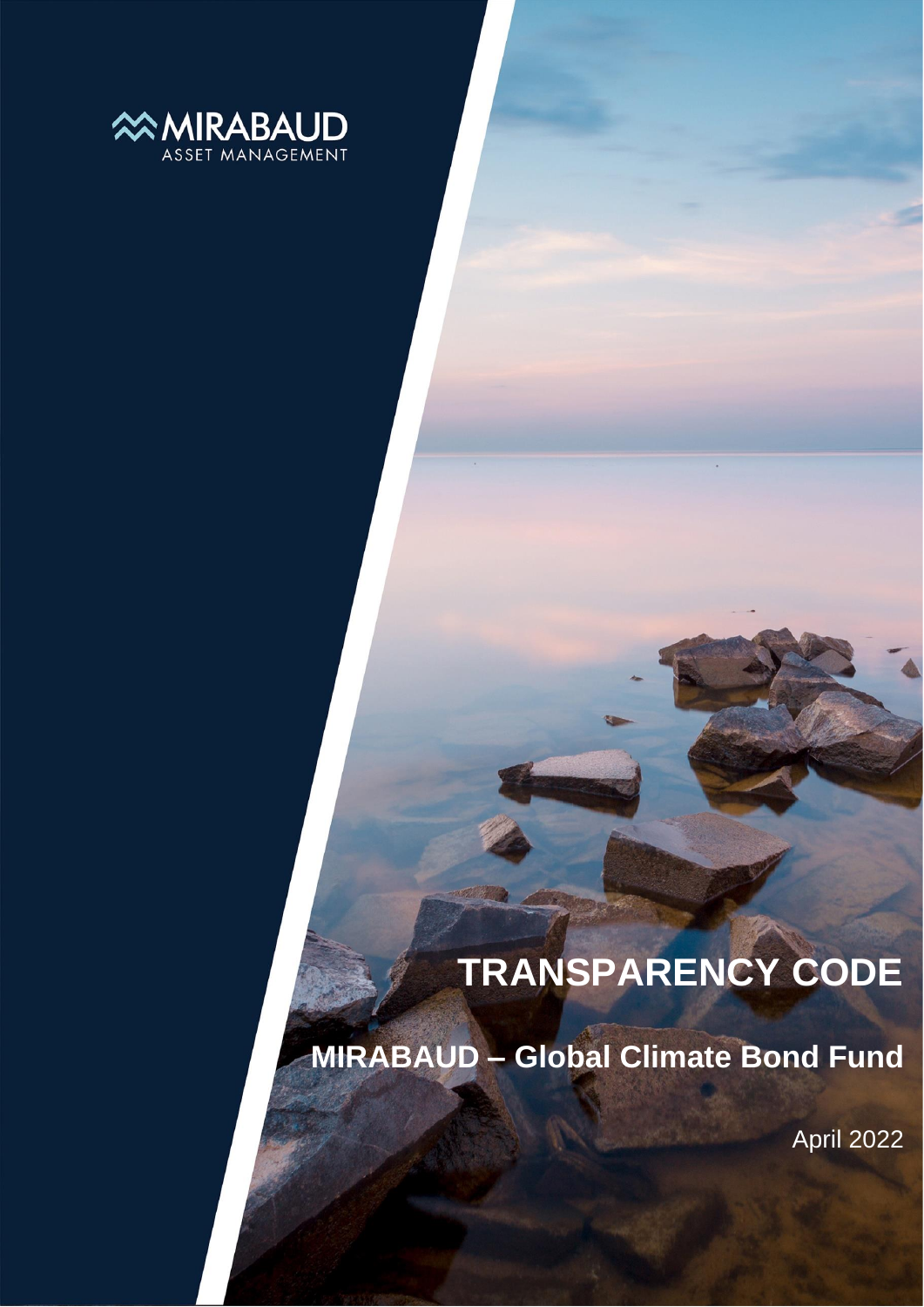

## **Contents**

| $\mathbf{2}$ |                                                                             |  |
|--------------|-----------------------------------------------------------------------------|--|
| $3^{\circ}$  | General information regarding SRI funds mentioned in this transparency code |  |
|              |                                                                             |  |
| $5 -$        |                                                                             |  |
| 6            |                                                                             |  |





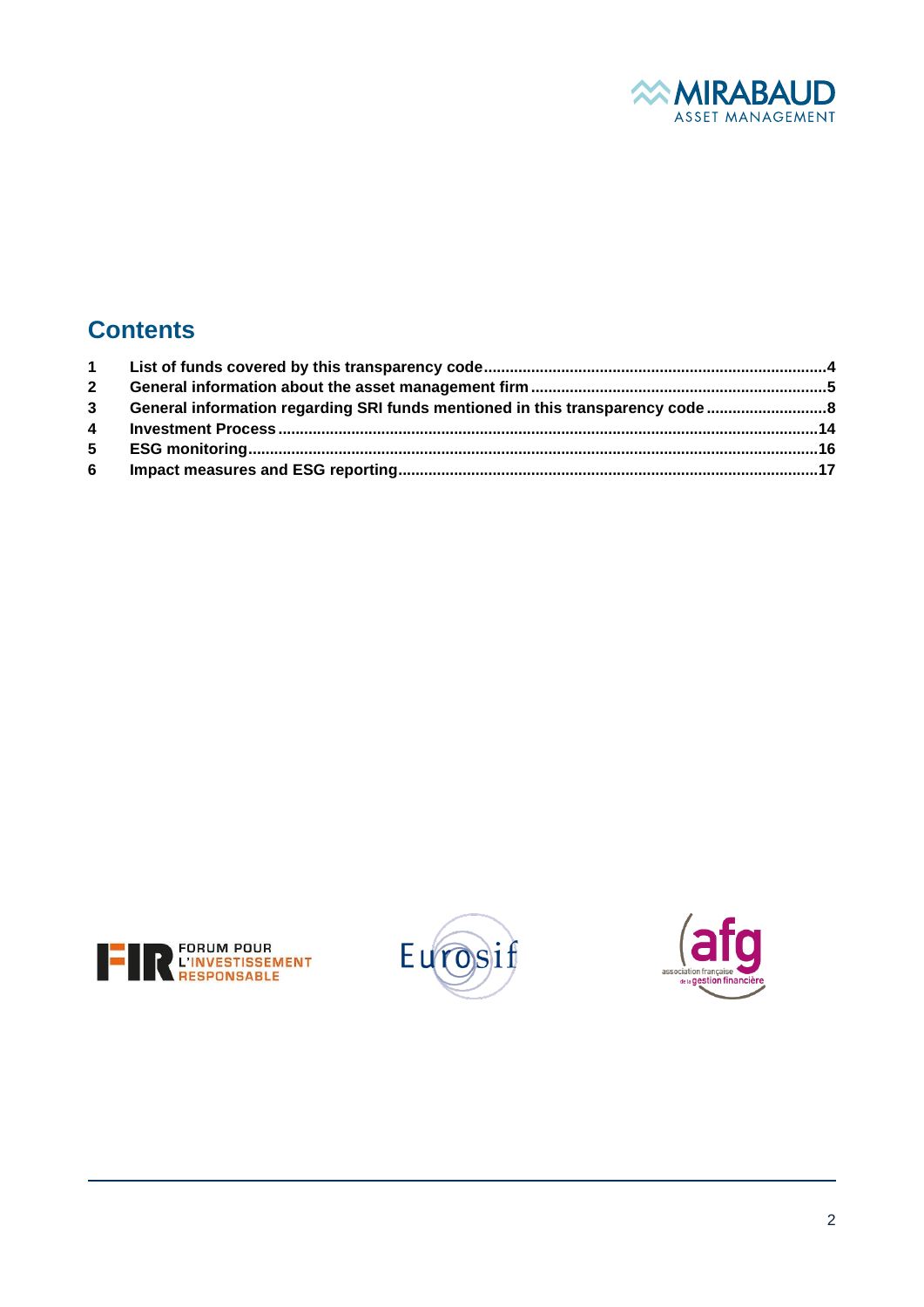

#### **Transparency Code**

**This Transparency Code is based on the European Transparency Code written by AFG, FIR and EUROSIF.**

#### **Statement of commitment**

Sustainable and Responsible Investment (SRI) is in our DNA and is underpinned by the following values and commitments that we have upheld over the last 200 years: Independence, conviction, responsibility and passion. By signing up to the UN PRI (Principles for Responsible Investment) in 2010, we formalised our sustainable investment strategy, which we have strengthened ever since.

Our complete response to the SRI Transparency Code can be viewed below or on the Mirabaud Asset Management website: <https://www.mirabaud-am.com/en/legal-disclaimer>

#### **Transparency Code compliance**

Mirabaud Asset Management pledges to be as transparent as possible in view of the regulatory and competitive environment of the countries where we operate.

The Mirabaud – Global Climate Bond Fund abides by all the Code's recommendation.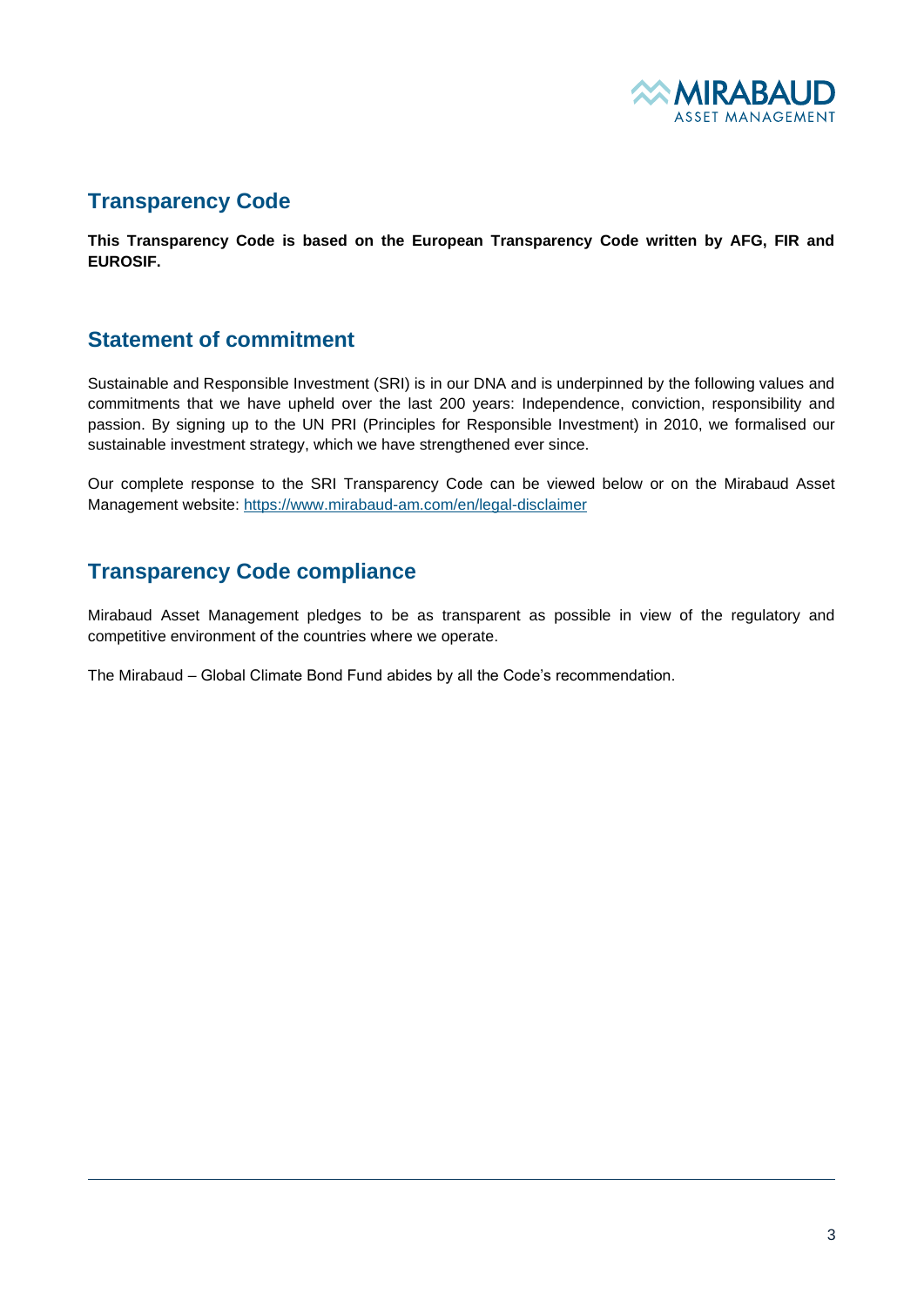

## <span id="page-3-0"></span>**1. List of funds covered by this transparency code**

| Mirabaud - Global Climate Bond Fund                                                                                |                                                            |                                                                                                              |                                       |                      |                                                                           |  |  |  |
|--------------------------------------------------------------------------------------------------------------------|------------------------------------------------------------|--------------------------------------------------------------------------------------------------------------|---------------------------------------|----------------------|---------------------------------------------------------------------------|--|--|--|
| <b>Primary</b><br>and<br>secondary<br><b>strategies</b>                                                            | <b>Principal</b><br><b>asset</b><br><b>class</b>           | <b>Fund's exclusions</b>                                                                                     | <b>AUM</b><br><b>at</b><br>31/12/2021 | Label                | <b>Links</b><br>fund<br>to<br>documents                                   |  |  |  |
| <b>Best-in-</b><br>Universe<br>• Advanced<br><b>ESG</b><br>integration<br>$\blacksquare$ Exclusion<br>■ Engagement | • Corporate<br><b>Bonds</b><br>• Sovereign<br><b>Bonds</b> | • Controversial<br>weapons<br>$\blacksquare$ Thermal coal<br>$\blacksquare$ Tobacco<br>• Adult Entertainment | <b>USD 62.0m</b>                      | French<br>Label ISR. | <b>DICI</b><br><b>Prospectus</b><br><b>Management Report</b><br>Factsheet |  |  |  |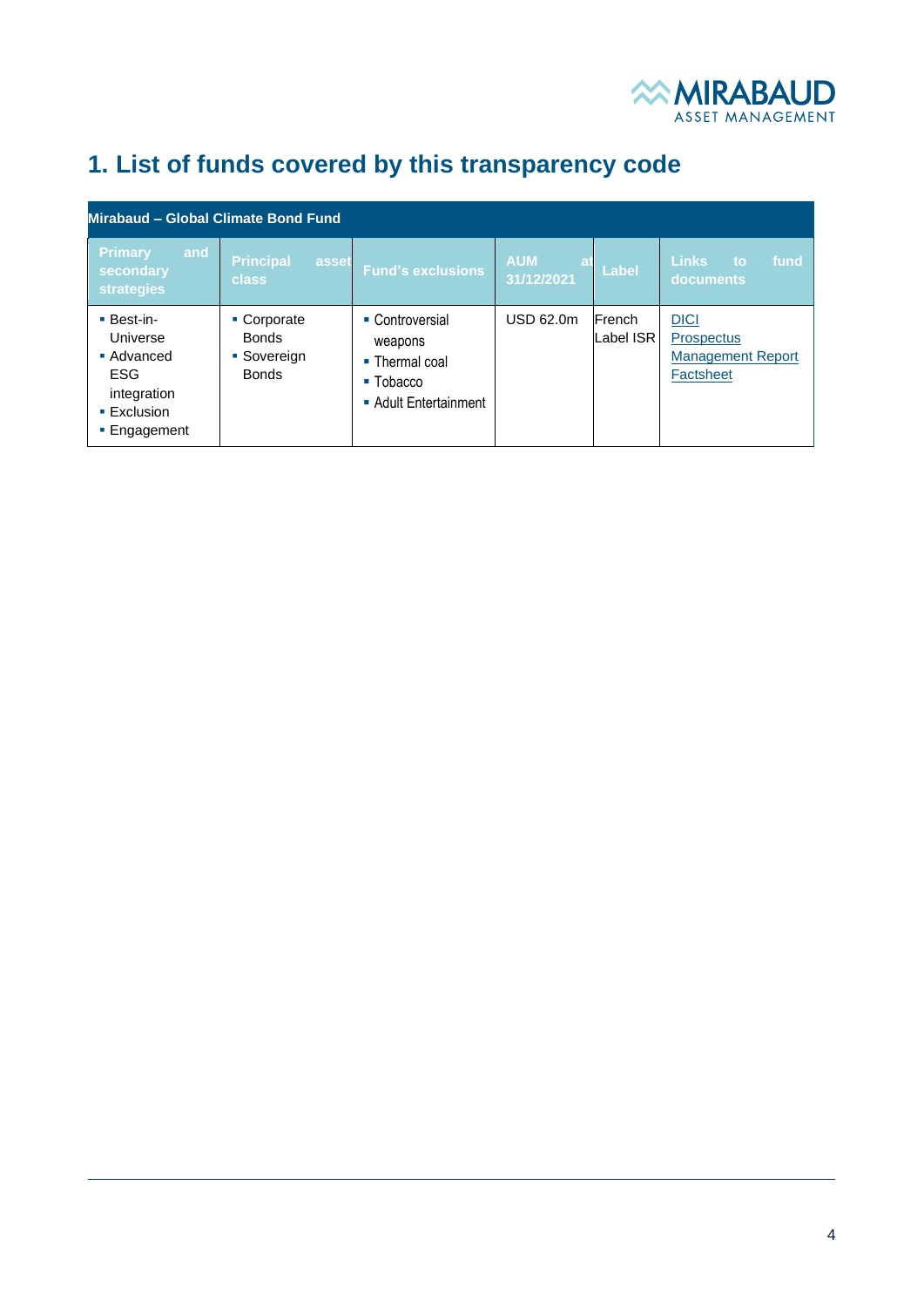

### <span id="page-4-0"></span>**2. General information about the asset management firm**

#### **2.1. Name of asset management firm in charge of the funds to which this Code applies**

The Management Company, Mirabaud Asset Management (Europe) SA, has appointed Mirabaud Asset Management Ltd. as Investment Manager for the Sub-Funds.

**Mirabaud Asset Management (Europe) S.A** 25, avenue de la Liberté, L-1931 Luxembourg

Mirabaud Asset Management Ltd., whose registered office is in London, United Kingdom, was founded on 19 March 1982. Its main activities are asset management and advisory services.

**Mirabaud Asset Management Ltd**

**5 th Floor, 10 Bressenden Place, London SW1E 5DH, United Kingdom**

#### **2.2. What are the asset manager's responsible investing history and principles?**

Since it was founded in 1819, Mirabaud has respected the concept of sustainability in all of its activities and has never engaged in speculative trading or investing for its own account, or on behalf of the firm. Consequently, Mirabaud Group combines growth and sustainability.

Ever since the company was founded, Mirabaud Asset Management has strived to offer its clients quality products taking into account aspects of sustainable and responsible investing and has been taking the necessary steps to formalise ESG investment processes across its product range.

Moreover, as a founding member of the Swiss Sustainable Finance and Sustainable Finance Geneva associations, Mirabaud contributes to making Switzerland and Geneva a world-renowned sustainable finance hub and innovator.

#### **2.3. How has the asset management firm formalised its investment approach?**

Sustainable and Responsible Investment (SRI) is in our DNA and is underpinned by the following values and commitments that we have upheld over the last 200 years: Independence, conviction, responsibility and passion. By signing up to PRI (Principles for Responsible Investment) in 2010, we formalised our sustainable investment strategy, which we have steadily strengthened ever since.

Furthermore, our ESG-related policies can be found on our website as follows:

- [Sustainable & Responsible Investment Policy](https://www.mirabaud-am.com/fileadmin/user_upload/legal/Copyright_and_Legal/mirabaud-am-sustainable-and-responsible-investment-policy.pdf)
- **[Voting Policy](https://www.mirabaud-am.com/fileadmin/user_upload/legal/Copyright_and_Legal/Mirabaud_AM_Proxy_Voting_Policy_EN.pdf)**
- **[Engagement Policy](https://www.mirabaud-am.com/fileadmin/user_upload/legal/Copyright_and_Legal/Mirabaud_AM_Engagement_Policy_EN.pdf)**
- **[Exclusion Policy](https://www.mirabaud-am.com/fileadmin/user_upload/legal/Copyright_and_Legal/MAM_Exclusion_Policy.pdf)**

#### **2.4. How does the asset manager tackle the issue of ESG risks and opportunities including climate change?**

ESG criteria are an integral and pivotal part of our investment decision-making. Analysis of ESG criteria brings further insights to our financial analysis. It completes our view of a company's risks and opportunities. We have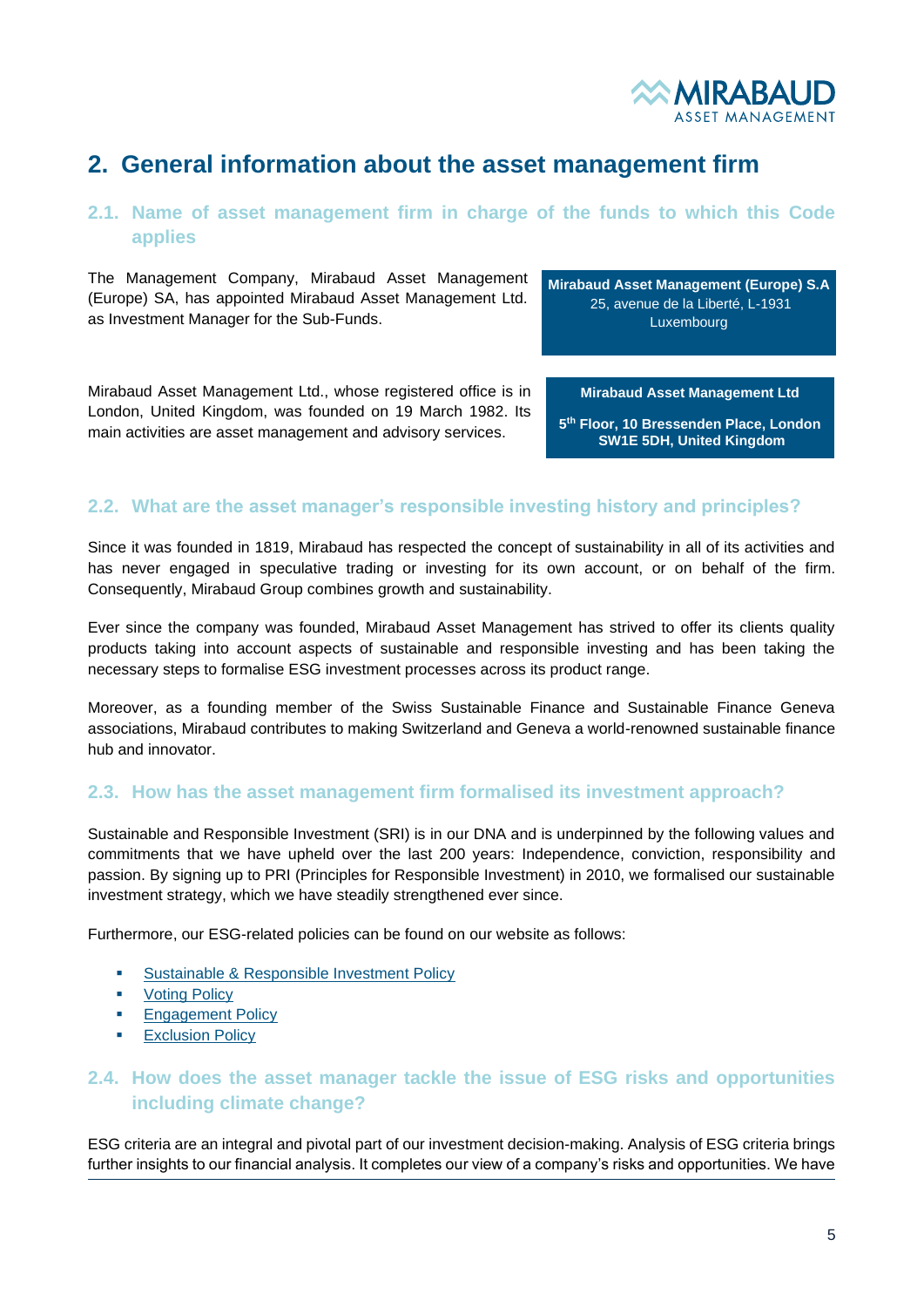

no doubt that properly factoring in ESG criteria into our investment procedures results in improving our portfolio's risk/reward profile.

Calculating our portfolios' carbon footprints, as per Article 173, is the first step in our climate analysis strategy. Being a proud signatory of the Carbon Disclosure Project (CDP), Mirabaud AM supports the Task Force for Climate-Related Financial Disclosure (TCFD) and works with the Transition Pathway Initiative, and "Climate Action 100+".

#### **2.5. Which staff are involved in the asset management firm's responsible investing business?**

Our in-house SRI team ensures and monitors the integration of ESG and climate criteria within investment processes and decisions. Portfolio management teams work in close collaboration with the SRI team and are empowered and held accountable in regards to ESG analysis, monitoring and engagement.

Our dedicated SRI professionals are in constant consultation with fund management teams. In fact, fund managers rely on the expertise and extra-financial research of the SRI team to fine-tune their non-financial analysis supporting their buy/sell decisions, as a complement to traditional analysis.

Our Risk Management department performs pre and post trades monitoring on a daily basis. Stocks to be excluded are hard coded in our portfolio management system so as to prevent any breaches.

A risk committee ensures that SRI fund alerts and breaches are monitored and reported.

The Performance and Reporting, SRI and portfolio management teams collaborate to produce monthly SRI reports.

In addition, the risk department carries out a quarterly review of fund management procedures and ESG analysis methodologies applied in relation to the funds.

With a view to strengthening and refining our SRI practices, dedicated training sessions are being introduced for various staff including Marketing & PR and Sales & Business Development teams. The purpose of this training is to ensure that all staff are familiar with the various aspects of responsible investment.

#### **2.6. How many SRI analysts and SRI fund managers does the asset management firm employ?**

Mirabaud Asset Management has a 3-person SRI dedicated research team. In addition, all our fund managers and analysts are involved in embedding ESG criteria within the investment processes of our Long Only UCITS range. Consequently, all our fund managers integrate ESG criteria into their investment decisions, whether through top-down or bottom-up approaches.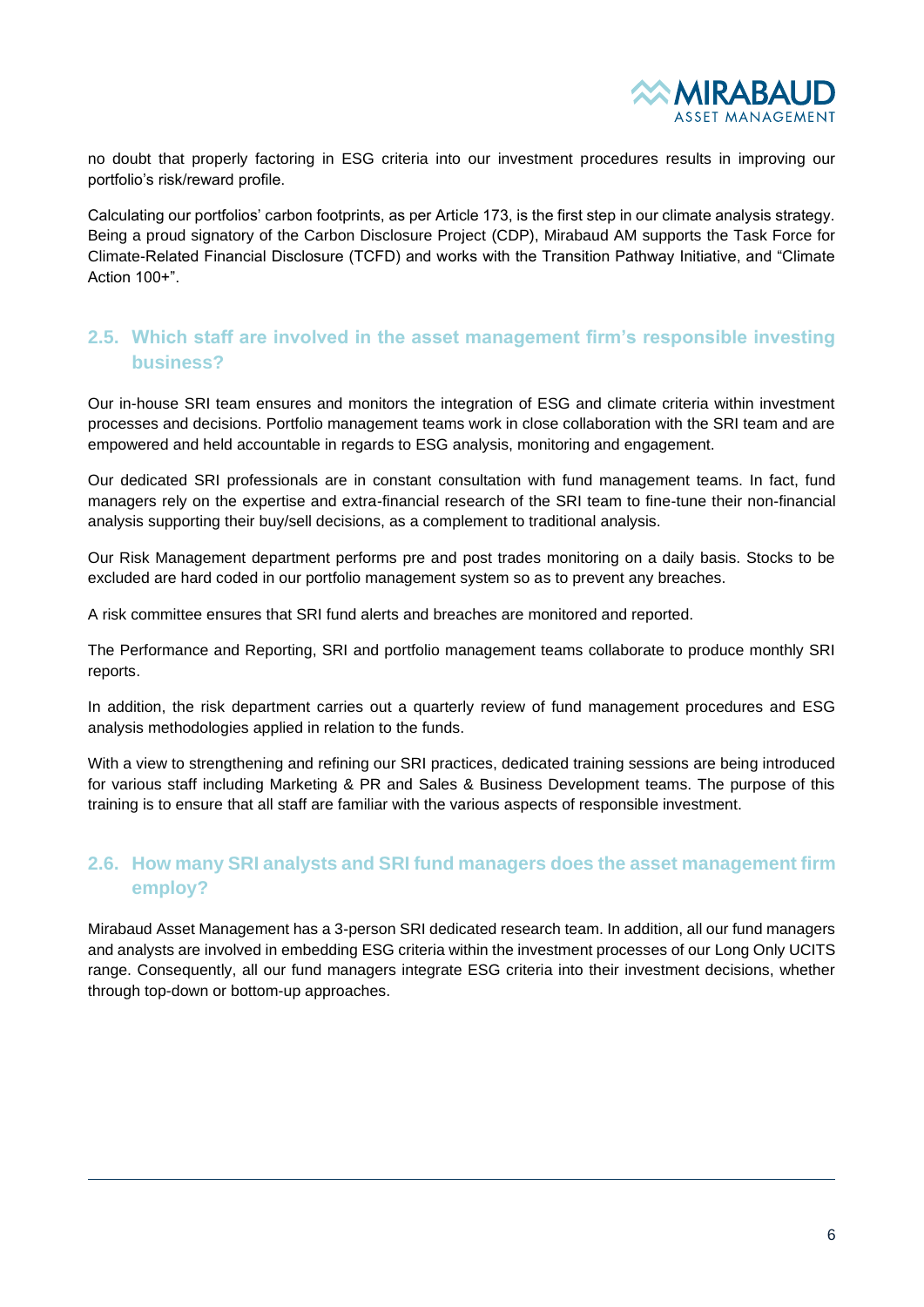

#### **2.7. In which SRI initiatives has the asset management firm taken part?**

| <b>General Initiatives</b>                                                                                                                                                                                                              | <b>Environment/climate initiatives</b>                                                                                                                                                                                                                                                                        | <b>Social initiatives</b>                  |  |
|-----------------------------------------------------------------------------------------------------------------------------------------------------------------------------------------------------------------------------------------|---------------------------------------------------------------------------------------------------------------------------------------------------------------------------------------------------------------------------------------------------------------------------------------------------------------|--------------------------------------------|--|
| PRI - Principles<br>for<br>Responsible Investment<br>SBAI - Standards Board<br>a.<br>Alternative<br>for<br>Investments<br>SSF - Swiss Sustainable<br>Finance<br>Sustainable<br>SFG.<br>a.<br>$\overline{\phantom{a}}$<br>Finance Geneva | CDP (Carbon Disclosure Project)<br>п<br><b>CDP Climate Change</b><br>T,<br>CDP Water<br>×<br><b>CDP Forest</b><br>×<br>Climate Action 100+<br>×<br><b>Transition Pathway Initiative</b><br>×<br>TCFD (Task force on Climate<br>×<br>related Financial Disclosures)<br>Net Zero Asset Managers Initiative<br>× | Interpeace<br>×<br>Geneva Peace talks<br>× |  |

#### **2.8. What is the total value of the asset management firm's SRI assets?**

Mirabaud Asset Management is a UN PRI signatory. Consequently, all our Long Only UCITS range is eligible to integrate ESG criteria. Furthermore, exclusion, engagement as well as proxy voting policies common to all of Mirabaud Asset Management's products range have been deployed and are used across all asset classes to reflect our commitment to responsibility and sustainability. All of our fund managers take full ownership of these common approaches.

Mirabaud Asset Management is also deploying continuous efforts in order to strengthen the integration of ESG criteria from early stages of investment processes to portfolio construction, using quantitative and qualitative research across most of our assets.

We ensure the entire fund range implements SRI criteria and constantly adheres to requirements. Its formal implementation is currently underway.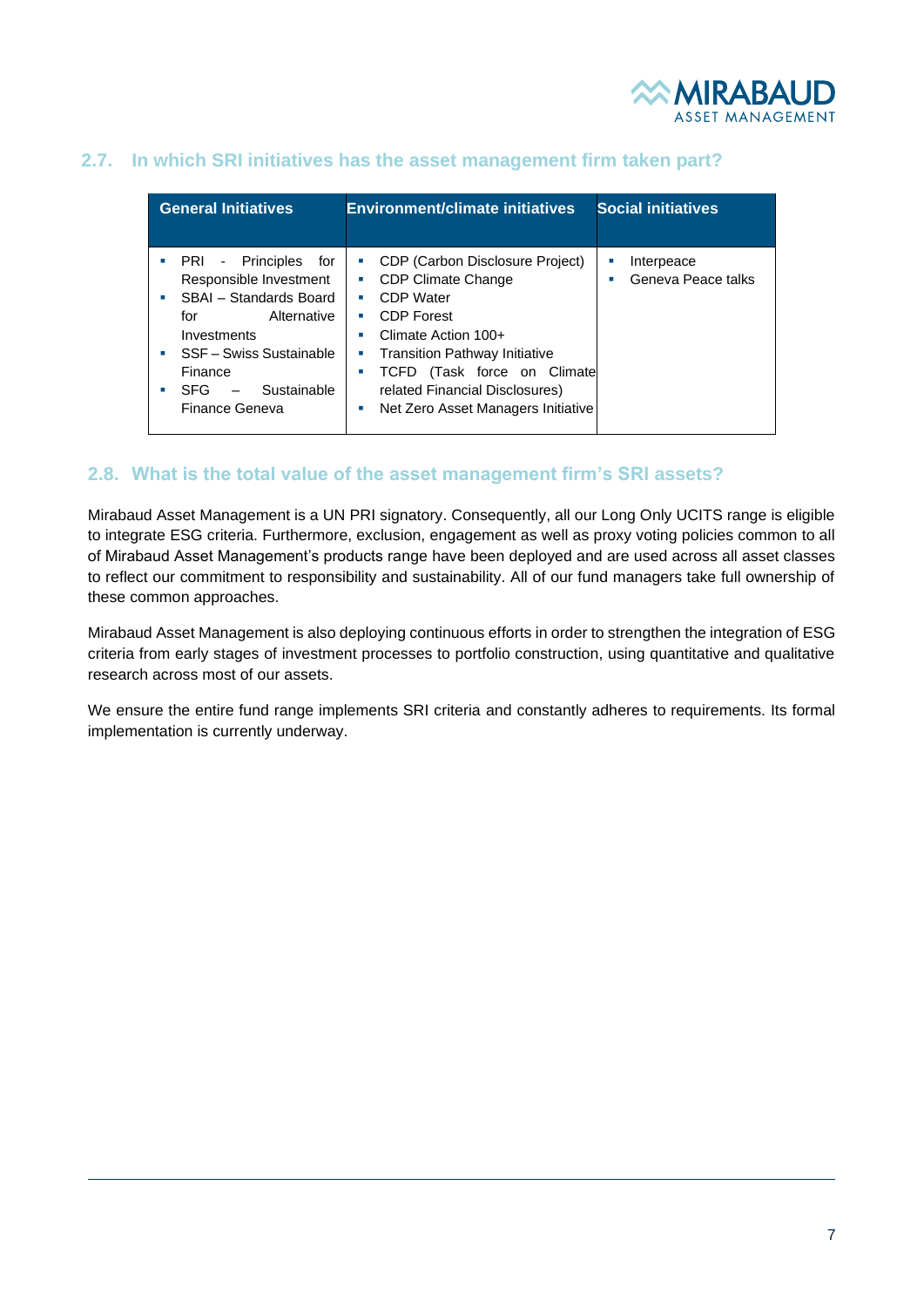

## <span id="page-7-0"></span>**3. General information regarding SRI funds mentioned in this transparency code**

The objective of the fund is to deliver an attractive above index return across a business cycle by providing a globally diversified bond fund with an investment focus on issuers engaged in energy transition and climate change mitigation.

The fund has an explicit sustainable/environmental objective with an aim to reduce carbon emissions in line with the 2015 Paris Agreement.

The fund explicitly targets climate change mitigation and emissions reduction in line with the 2015 Paris Agreement through:

- Investments in green bonds, where the proceeds will be applied to finance or re-finance green projects. The eligible Green Project categories, include, but are not limited to: renewable energy, energy efficiency, green buildings, clean transportation and circular economy.
- Investment in issuers with clear emissions reduction targets, aligned with the goals of the 2015 Paris Agreement. These issuers can be high emitters of greenhouse gases today but are part of the energy transition, either through the impact of their activity on the reduction of emissions, or through their commitments to reduce these.

The fund invests across fixed income securities and sectors and is designed to provide investors with diversified exposure to global credit and explicitly targeting companies with strong commitments to emission reductions and positive environmental impacts.

The fund also integrates other environmental, social and governance (ESG) factors into the fundamental credit analysis. Investments reflecting ESG considerations will be achieved through the use of strategies developed by the SRI (sustainable and responsible investment) team and the Investment Manager's team of the fund, based on a quantitative and qualitative approach.

**Investment universe.** The portfolio will consist primarily of debt instruments including investment grade and high yield instruments, asset backed securities and convertible bonds and will not be limited to a particular geographical region (including emerging countries).

The fund may invest up to:

- 10% of its net assets in units and/or shares of UCITS and/or Other UCIs and/or UCIs, including money market funds;
- 10% in UCITS eligible Islamic fixed-income securities ("Sukuk") issued by government, governmentrelated and corporate entities located in developed and developing countries (but not in distressed Sukuk);
- 10% contingent convertible bonds ("Cocos").

The fund may invest up to 100% of its net assets in bonds or treasury bills issued by a government of any OECD country or supra national organisations, in Money Market Instruments and in units and/or shares of UCITS and/or Other UCIs investing in Money Market Instruments or in cash if the Investment Manager believes that this is in the best interest of shareholders; however, such investments may only be made on a temporary basis and in response to exceptional circumstances.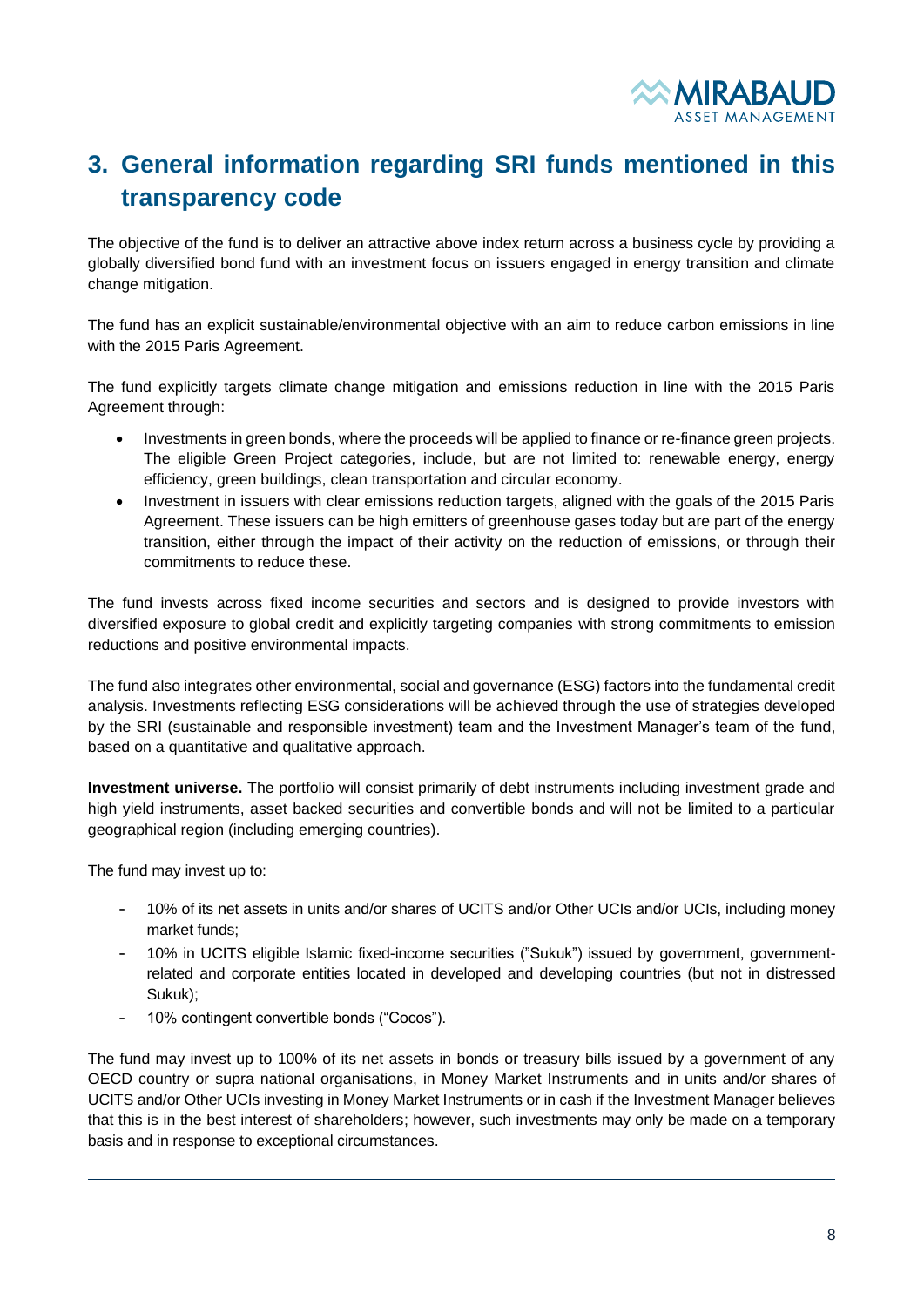

#### **3.1. What is/are the purpose(s) of factoring ESG criteria in for these funds?**

ESG criteria are an integral and pivotal part of our investment decision-making process. The analysis of ESG criteria complements the traditional financial analyses and adds depth and insight to the investment team's understanding and knowledge of an issuer. It completes our view of a company's risks and opportunities. We are convinced that a pragmatic integrative approach of ESG factors within investment processes can only result in improving the long-term risk-return profile of a portfolio.

The adoption of such an approach allows us to achieve the following objectives:

- Promote industry best practice among issuers through a robust engagement policy
- **•** Enhance the portfolio's risk/reward profile, by identifying non-financial risks, consequently reducing short-term risk and enhancing long-term value creation.

#### **3.2. What internal and external resources do you use to assess ESG of the fund's issuers?**

In regards to staffing, the analytics pertaining to the Mirabaud – Global Climate Bond Fund are carried out by both the SRI team (three dedicated professionals) and the dedicated Fixed Income team (seven dedicated professionals). The SRI team is considered as an extension of the Fixed Income team in the context of ESG integration in the investment process as well as of the engagement policy in place.

Our staff draw on the following information for their analyses:

- **External extra-financial data providers:** 
	- **EXECUTE:** Sustainalytics for our ESG and controversies analysis
	- **Trucost for Climate/Environment data**
	- **Science-Based Targets Initiative**
	- **•** Transition Pathway Initiative
	- CDP (formerly known as Carbon Disclosure Project)
- Company publications (corporate reports and presentations)
- **EXEC** Specialised broker and sell-side publications
- **•** Providers of financial and extra-financial data (Bloomberg)
- Meetings with company management.

#### **3.3. Which ESG criteria does the fund apply?**

All of the three ESG criteria are applied; we factor in Environmental, Governance and social criteria when assessing companies from an extra financial point of view. When conducting our ESG analysis, it is to highlight that we take into account the regional and sectorial specificities of a company. This allows us to account for the material ESG issues a company is exposed to as those will vary from one industry or region to another.

For information, please find an indication of the main criteria considered when analysing the E, S and G pillars as follows:

- **Environment:** Energy efficiency, waste management, carbon emissions reduction
- **Social: Human resources management and customer/supplier relations**
- **Governance**: Board structure, independence and diversity; business ethics, bribery and corruption.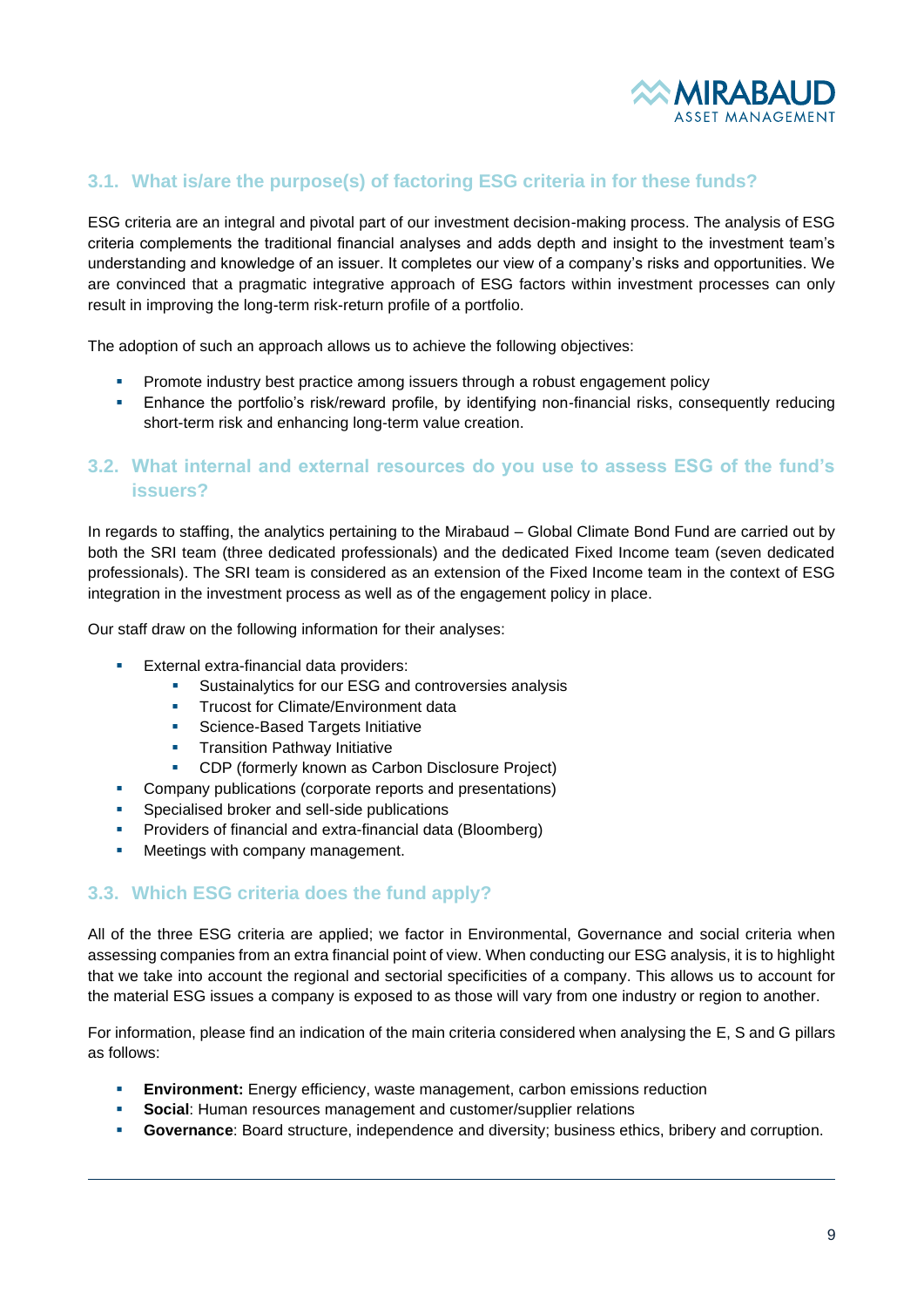

#### **3.4. What climate principles and criteria does the fund apply? (Article 173-VI)**

Mirabaud Asset Management uses Trucost data to assess the carbon footprint of current and potential investments, which is then embedded within the investment decision process of the relevant fund. In addition, we measure the portfolio's temperature and alignment with climate scenarios. To this purpose, we use the 2 Degree Alignment dataset developed by Trucost, our climate data service provider. In practice, this consists in aggregating the portfolio's positions emissions pathways based on their climate targets and historical emissions pathways. Insights from market industry leaders such as Science-Based Targets initiative, Transition Pathway Initiative and CDP (formerly known as Carbon Disclosure Project) are leveraged and factored into the climate analysis of the holdings.

#### **3.5. How do you assess and measure your issuers' ESG practises?**

Mirabaud Asset Management philosophy is guided by strong sustainable development guidelines, a long-term view and a responsible mind-set. Conscious of our responsibility as a financial services firm, we have formalised our ESG practices for the Mirabaud – Global Climate Bond fund.

#### **3.5.1. Minimum safeguards: exclusions and ESG filter**

The Mirabaud – Global Climate Bond fund applies at the very early stage of the investment process an exclusion filter on the following controversial activities relative to the corporate debt:

- Controversial weapons<sup>1</sup>
- Tobacco production and related products<sup>2</sup>
- Adult entertainment<sup>2</sup>
- Thermal coal mining<sup>2</sup>

We also exclude the following as part of our minimum safeguards:

Companies and countries subject to severe controversies

Issuers and bonds not fulfilling the conditions, are systematically excluded from the investment universe.

We then apply a best-in-universe approach and set minimum ESG risk rating and ESG score thresholds, in order to identify companies that are worst-performers from an ESG perspective. Our aim is to strengthen the protective qualities and minimise downside risk of the portfolio by excluding the lowest scoring issuers and/or bonds.

#### **3.5.2. Green and transition bonds selection and advanced ESG integration**

The fund invests across fixed income securities and sectors and is designed to provide investors with diversified exposure to global credit and explicitly targeting companies with strong commitments to emission reductions and positive environmental impacts:

Green bonds: Bond instrument that explicitly target a positive environmental impact and enable the transition to low carbon economy. Use of proceeds will be applied to finance or re-finance green projects (as defined by the [Green Bonds Principles\)](https://www.icmagroup.org/assets/documents/Regulatory/Green-Bonds/Green-Bonds-Principles-June-2018-270520.pdf). The fund contains at least 51% labelled Green bonds.

<sup>&</sup>lt;sup>1</sup> Exclusion of any company engaged in these activities.

<sup>&</sup>lt;sup>2</sup> Exclusion of companies generating 5% or more of their revenues from these activities.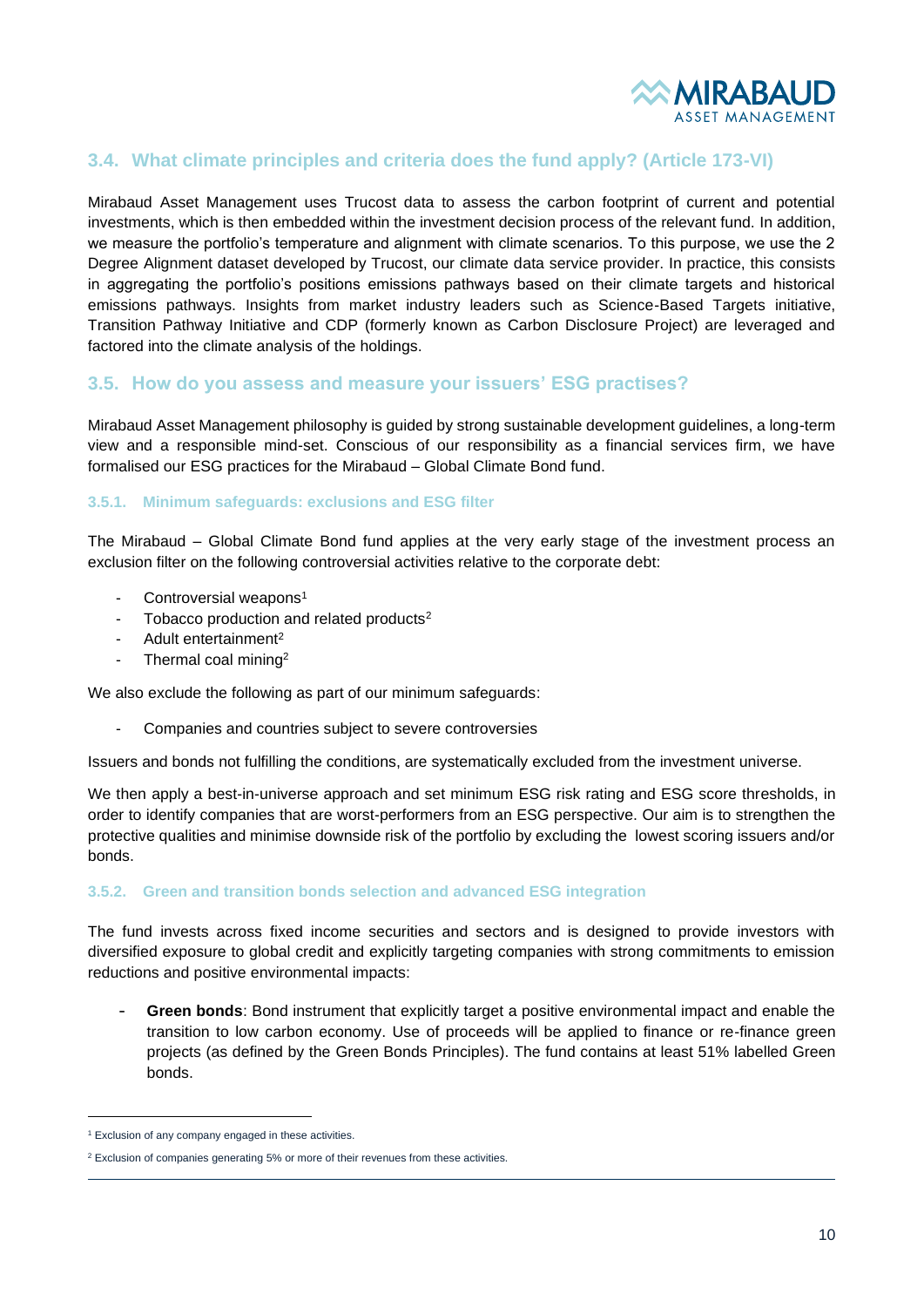

The eligible Green Project categories include, but are not limited to: renewable energy, energy efficiency, green buildings, and clean transportation.

- **Transition Bonds**: Debt of corporate issuers with clear emissions reduction targets, aligned with the goals of the 2015 Paris Agreement. These issuers can be high emitters of greenhouse gases today but are part of the energy transition, either through the impact of their activity on the reduction of emissions, or through their commitments to reduce these.

The fund applies a dual-class approach by including green bonds and transition bonds issued by companies operating in carbon intensive sectors (Utilities, Oil & Gas, Industrials, Materials and Transportation) with an ambition to decarbonise and commitments to reduce their carbon emissions and environmental impact over time. Fixed income portfolio managers and the SRI team engage in dialogue with these high emitters to understand how climate change is integrated in corporate business strategies and encourage robust climate management.

The fund might also invest in other sectors, that are by nature less carbon intensive, including Communications, Information Technology, Financials, Consumer Staples and Consumer Discretionary, Healthcare and Real Estate

Green bonds passing the minimum safeguards are eligible for inclusion in the investment universe, while transition bonds' issuers are assessed based on their emissions pathways and alignment with the Paris Agreement. The screening is undertaken by compounding datasets from our ESG and climate service providers:

- Trucost 2 Degrees Alignment dataset
- Science-Baset Targets initiative dataset
- Green Bonds issuance over a one year period

Based on ESG and climate data from data providers, internal research and industry organisations, we assign an overall temperature alignment status: Aligned, On Track or Not Aligned.

- **Aligned:** Companies with aligned pathways (Trucost) or verified climate targets (by SBTi or TPI) make up the bulk of the portfolio
- **On Track:** Companies that are not aligned but whose emissions pathways are between 2 and 3°C, or above 3°C, but with considerable emissions or intensity reduction over the last five years. In this bucket, we also include transition bond issuers operating in less carbon sectors, including Communications, Information Technology, Financials, Consumer Staples and Consumer Discretionary, Healthcare and Real Estate. These can be included in the portfolio with a systematic engagement programme as highlighted in section 3.5.3.
- **Not Aligned:** Mainly companies whose emissions pathways are not aligned, do not show reduction efforts and are carbon intensive. These cannot be invested in.

By using temperature alignment, historical carbon emissions data, product involvement, internal research and ESG data, the team assigns a colour-coded status to each issuer, as per the chart below. Issuers or bonds that are 'Not Aligned' (represent 20% of the universe) are therefore excluded from the investment universe while the ones 'On Track' are subject to an in-depth internal analysis and a strong engagement programme.

This methodology explicitly integrates ESG and climate criteria with traditional financial metrics in the investment process with the aim to strengthen the company's analysis and provide additional fundamental insight, which contributes to effective risk management. The figure below summarises the *Eligibility Process* applied by the Global Climate Bond fund: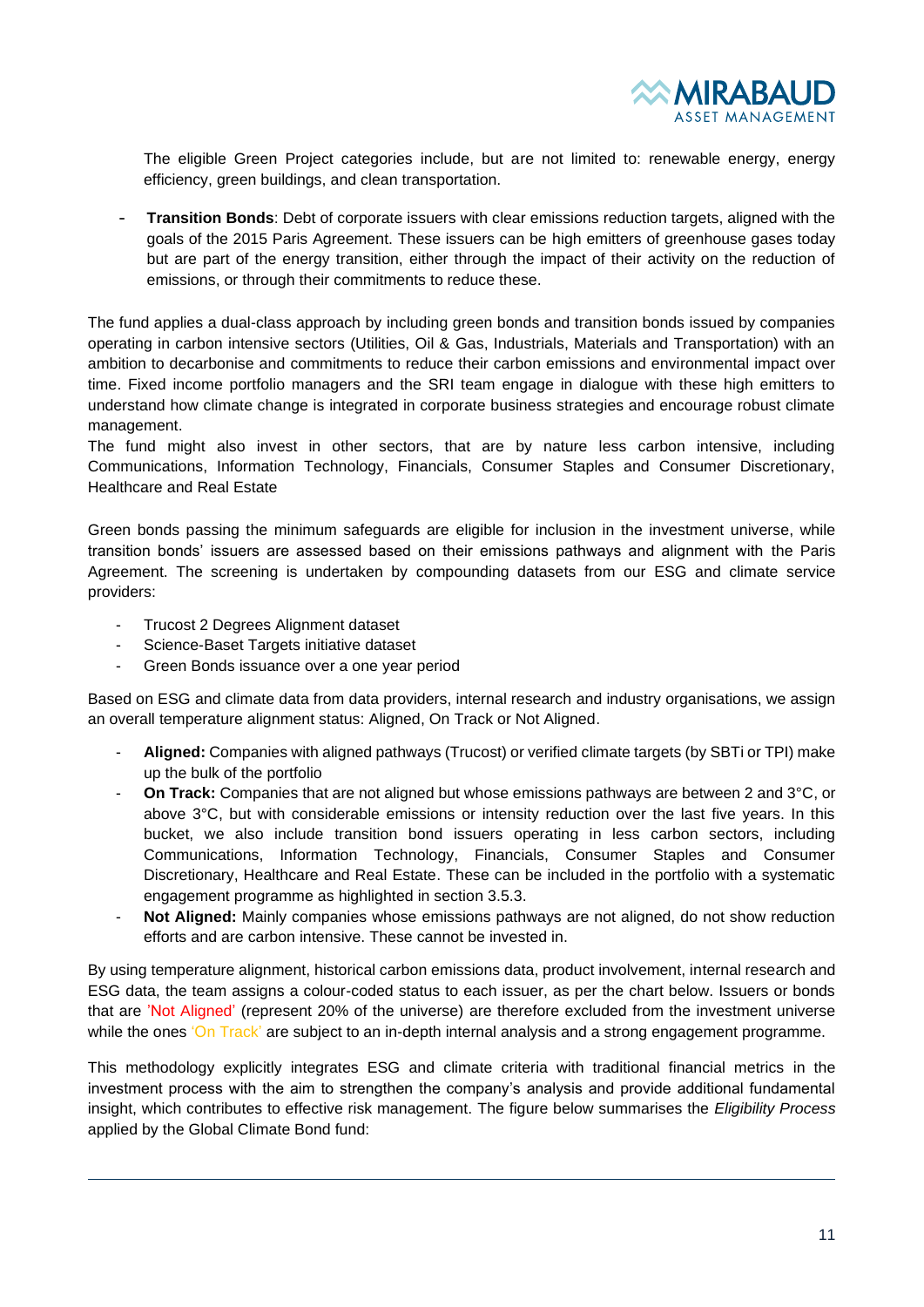



Source: Mirabaud Asset Management, Sustainalytics, Trucost, Science Based Targets initiative, Transition Pathway Initiative

#### **3.5.3. Bottom-up Engagement Framework**

The SRI and fixed income teams have launched a dedicated engagement process, to track and monitor the 2˚C alignment of the portfolio. We use engagement as a platform to share our expectations with companies, understanding their climate change management strategies and how these can be improved.

- Engaging with companies that are "On track" to encourage further decarbonisation, climate-related disclosure and climate target-setting. Through the engagement programme, we prioritise dialogue with energy intensive companies, and seek to encourage issuers to accomplish three objectives:
	- 1. Set up effective climate governance on corporate boards
	- 2. Reduce greenhouse gas emissions, by moving towards net-zero emissions by latest 2050
	- 3. Enhance disclosure around climate change risks and risk mitigation in line with the TCFD
- Dialogue with aligned companies and green bond issuers to monitor alignment. The dedicated engagement programme allows us to conduct regular dialogue with green bond issuers, as well as aligned companies that operate in low-carbon sectors. These practices ensure that we monitor the fund's temperature levels and alignment over time.

The above-mentioned engagement types can be conducted through meetings, phone calls or email communications with company management or investor relations team. Engagement/ dialogue activities are part of the bottom-up process with numerous factors, including firm ownership and materiality of companyspecific risks.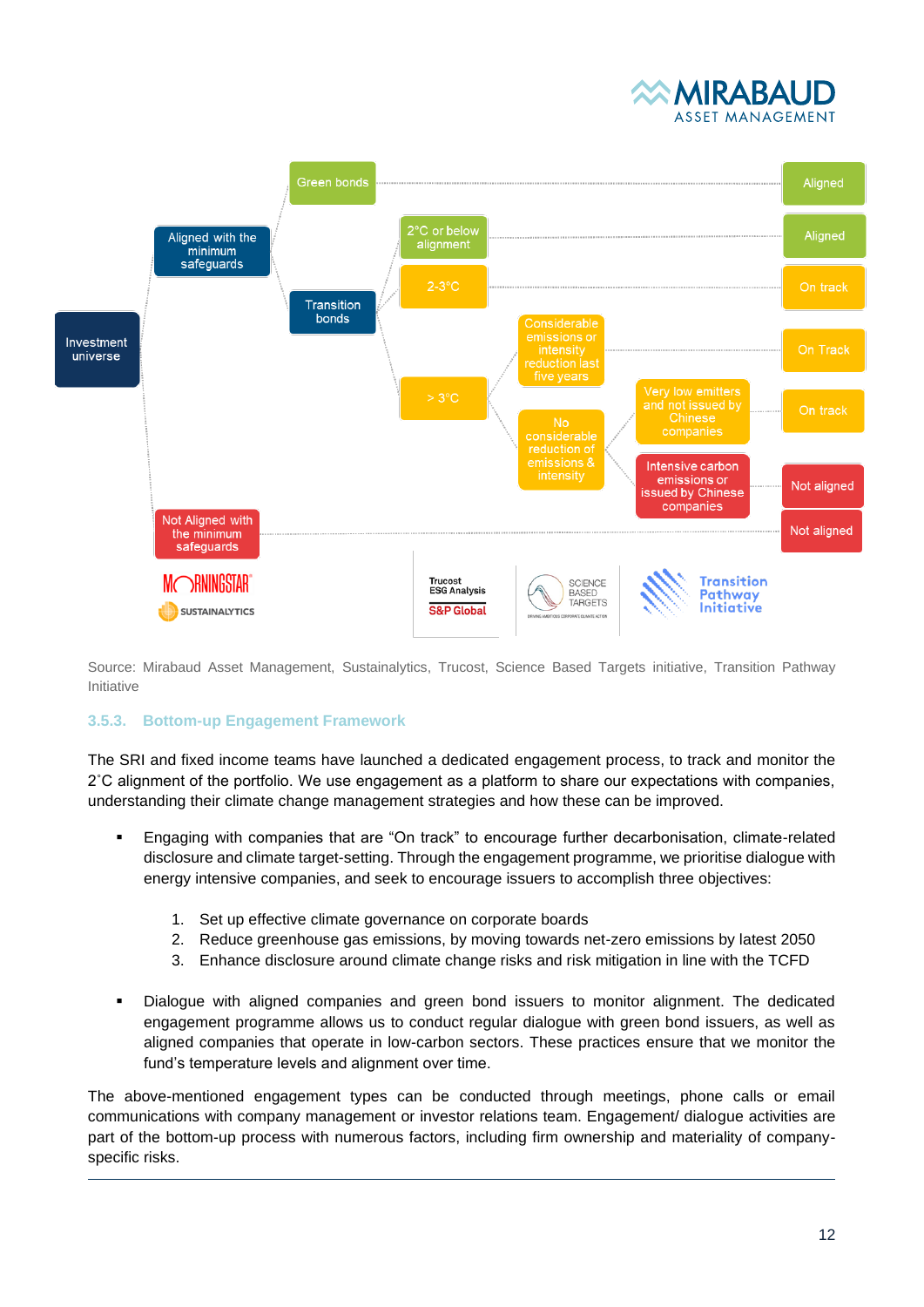

When engaging and communicating with a company, investment teams record and upload detailed engagement notes on internal platforms in order to track progress and to provide a knowledge center for other investment decisions.

#### **3.6. How often are issuers' ESG reviewed? How are controversies dealt with?**

We review ESG criteria of the issuers held in our portfolio on a regular basis. If a controversies alert is received, we review the issuer's ESG criteria immediately and take the necessary actions to assess the company given the new information.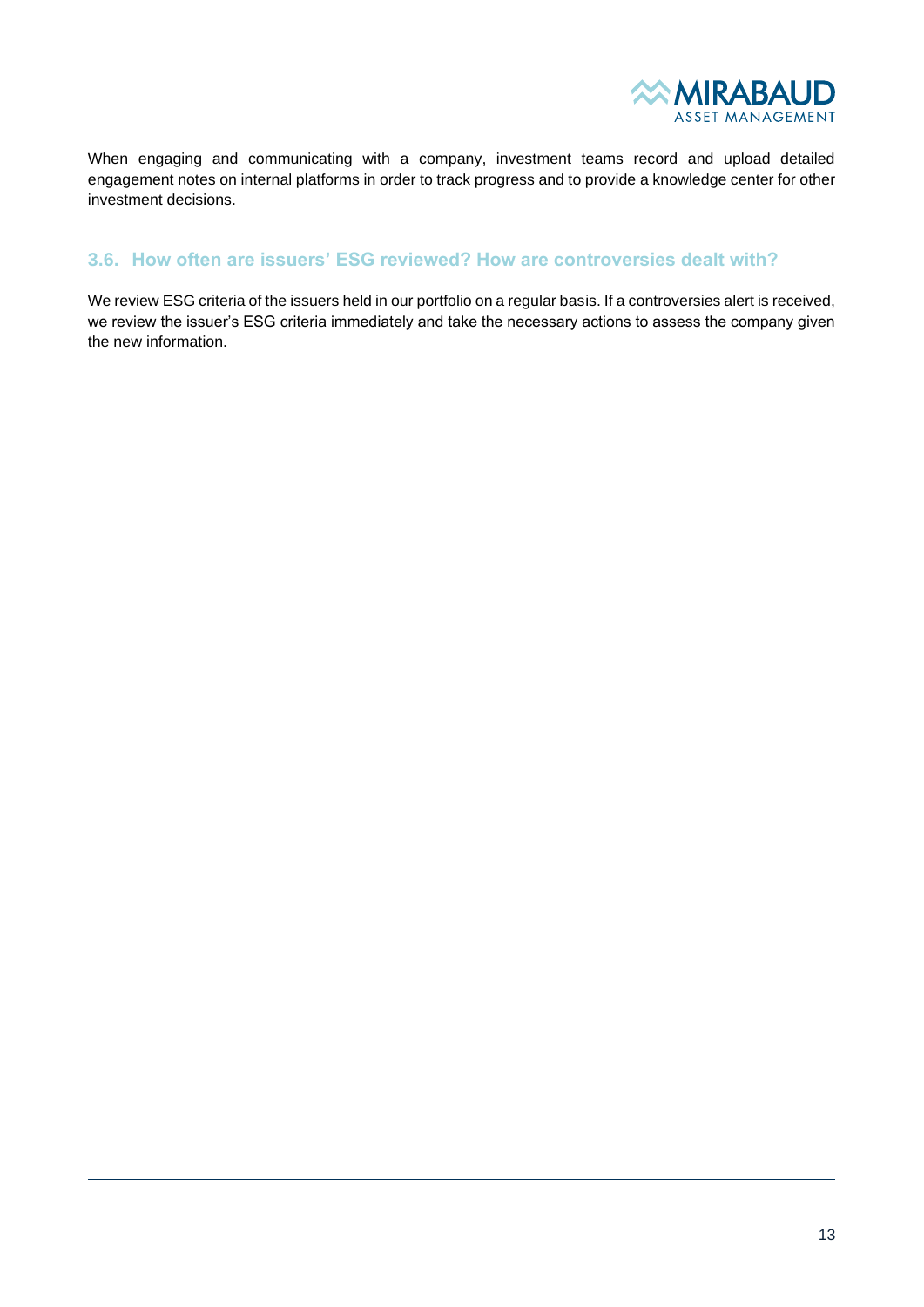

## <span id="page-13-0"></span>**4. Investment Process**

#### **4.1. How are ESG research results factored into portfolio construction?**

ESG research results are systematically factored into portfolio construction. We constantly ensure that at least 90% of the AuM held in the SRI funds mentioned in this transparency code are subject to ESG and climate reviewed investments, provided that non-rated (or rating pending) investments are not subject to 'controversies' considered to be severe by our SRI team.

Similarly, investments pertaining to the exclusion list cannot be included in the portfolio.

An internal scorecard allows us to monitor the progress of 'On Track' issuers in the climate bond fund and informs our engagement framework. Through the climate scorecard, we evaluate companies based on three main criteria: forward-looking data, historical data and climate change awareness & accountability.

#### **4.2. How are climate change criteria factored into portfolio construction? (Article 173-VI & HLEG)**

Please refer to our response to question 3.4.

#### **4.3. How do we assess issuers in the portfolio that are not subject to an ESG analysis (excl. mutual funds)? (Article 173-VI & TCFD)**

An analysis covers non-rated (or rating pending) issuers.

This analysis is structured as follows:

- We identify the relevant material issues affecting the company's business model
- We assess the company's corporate governance structure
- We assess the company's involvement in controversies deemed material
- We analyse the company's publications.

The proportion of non-rated investments presented in the portfolio may not exceed 10%.

#### **4.4. Have the ESG or investment process changed within the last twelve months?**

Mirabaud – Global Climate Bond Fund was launched in June 2021.

#### **4.5. Are any assets invested in charities?**

No, there are no assets invested in charities.

#### **4.6. Does the Fund engage in stock lending or borrowing?**

No, the fund does not engage in such activities.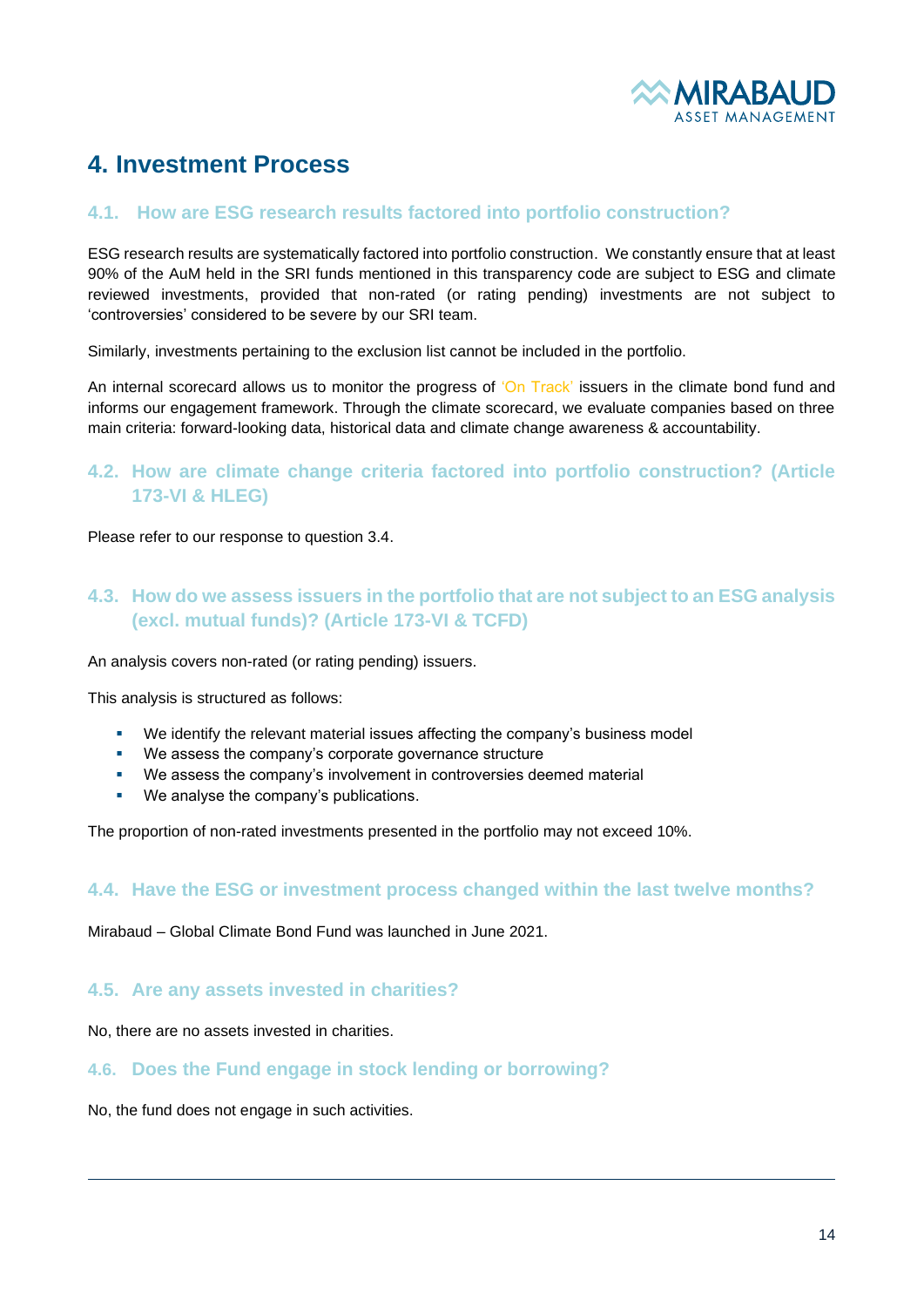

#### **Does the Fund trade in derivatives?**

While the fund is entitled to do so, it does not trade in derivatives except for FX hedging purposes.

#### **4.7. Does the Fund invest in mutual funds?**

While Mirabaud – Global Climate Bond fund is entitled to do so (up to 10%), it does not invest in mutual fund.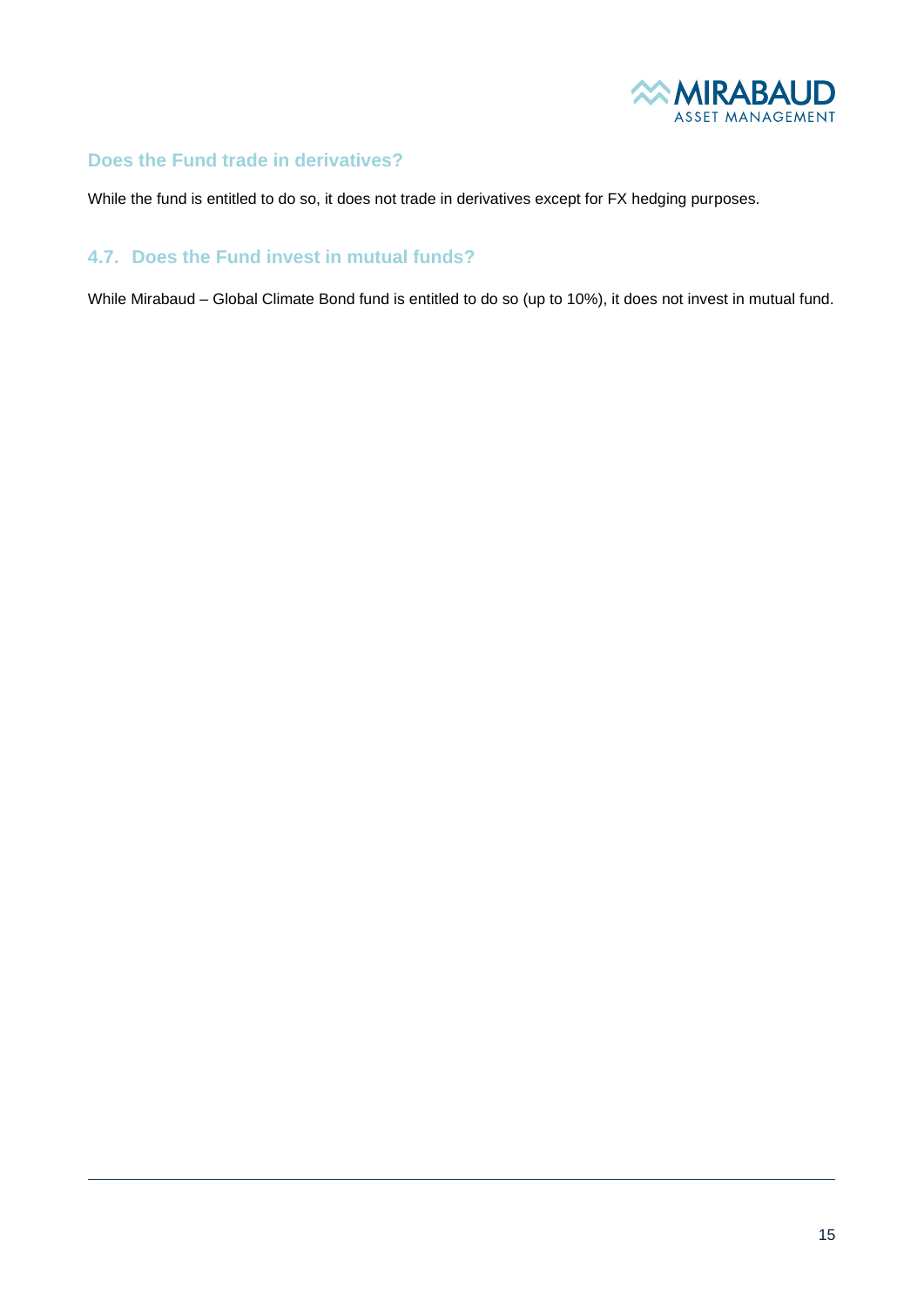

## <span id="page-15-0"></span>**5. ESG monitoring**

#### **5.1. What internal or external controls have been introduced to ensure that the portfolio complies with stated fund management ESG rules?**

Mirabaud Asset Management has a dedicated 3-person SRI team. This team is responsible for ESG research, data review, tracking portfolio compliance and introducing ESG filters. The team also advises investment and fund management teams in establishing optimal responsible investment processes in line with the process of the product or asset class at hand.

With regards to monitoring portfolio compliance with ESG requirements, the Risk Management team carries out daily pre and post trade monitoring, as excluded investments have been hard coded within the portfolio management system in advance.

Any breach or deviation is immediately notified to fund managers for correction. Should such deviation persist and worsen, it will then be reported to executive management.

A risk committee ensures that SRI fund alerts are tracked and reported.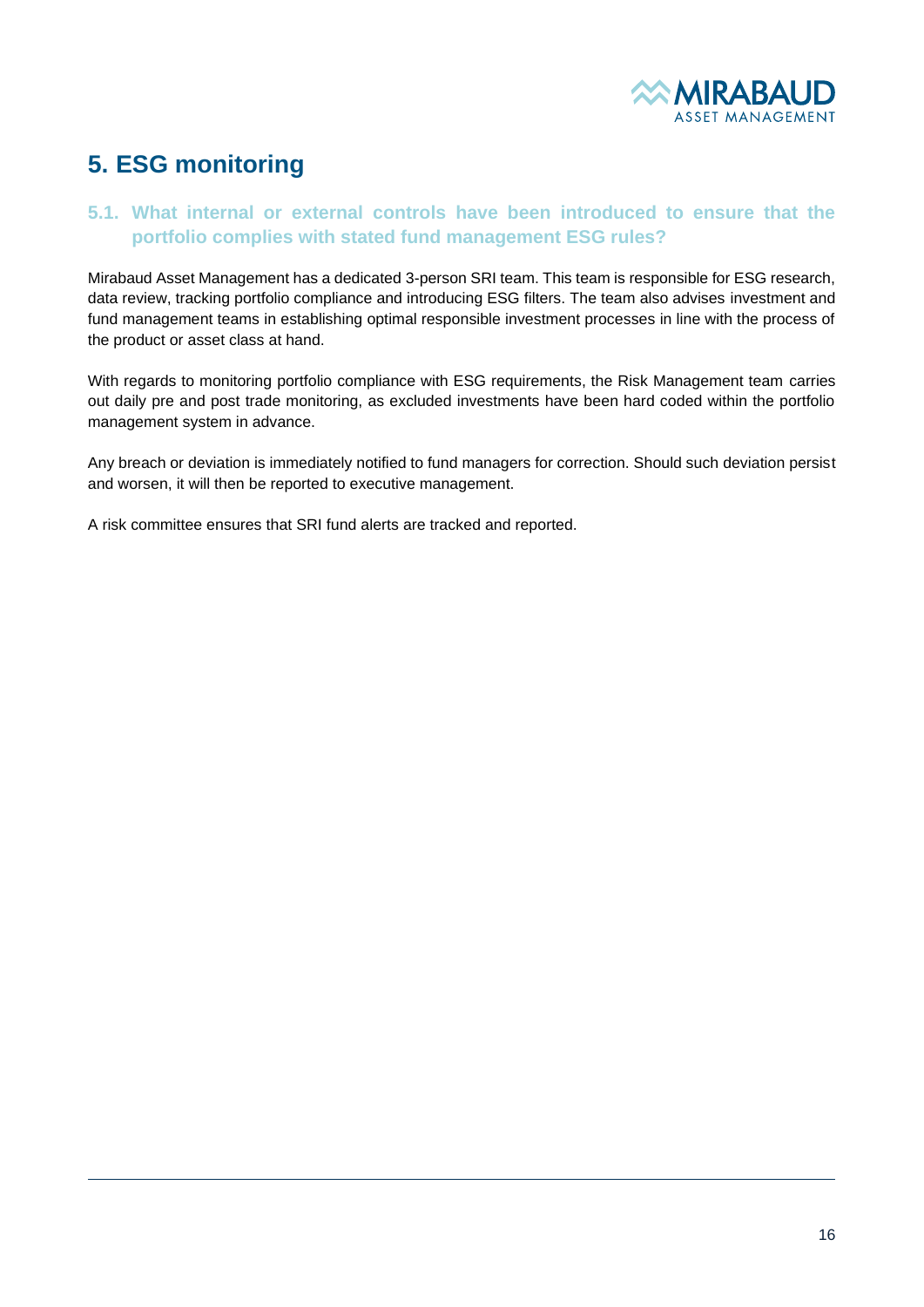

## <span id="page-16-0"></span>**6. Impact measures and ESG reporting**

#### **6.1. How is the Fund's ESG quality assessed?**

The Fund's ESG quality and robustness is reviewed monthly by the SRI team.

The Fund's temperature and alignment is also calculated based on Trucost data and is updated on a monthly basis and compared to the 2°C scenario. This assessment is reported in the fund's monthly factsheet as well as in the dedicated quarterly SRI report.

#### **6.2. What ESG impact indicators does the Fund apply?**

Impact indicators are identified in order to enable a measure of the Fund's extra-financial performance.

The following indicators are calculated both for the portfolio and its reference universe:

- Exposure to ESG controversies
- Carbon intensity to measure emissions (Scope 1 and 2)
- **•** Portfolio temperature
- Year-on-year change in carbon footprint
- **•** Green Bonds allocation
- **Engagement programme**
- Staff freedom of association and diversity company policies
- Human rights company practices by identifying UN Global compact signatories and companies involved in human rights compliance controversies in their supply chains
- **Executive management governance in regards to ESG practices and an assessment of supervisory** board directors' independence and diversity.

#### **6.3. How are investors informed of fund's investment process?**

Investors are notified and can access dedicated information via the Mirabaud Asset Management website:

Mirabaud – Global Climate Bond: [Specific fund page](https://www.mirabaud-am.com/en/funds/qual/mirabaud-global-climate-bond-fund-i-cap-eur)

#### **6.4. Does the asset management firm publish the results of its voting policy and engagement policy?**

Votes are systematically reported on the Mirabaud Asset Management website and can be accessed by clicking on the following link: <https://www.mirabaud-am.com/en/general-contents/proxy-voting/>

We also publish our engagement policy, which can be viewed at: [https://www.mirabaud](https://www.mirabaud-am.com/fileadmin/user_upload/legal/Copyright_and_Legal/Mirabaud_AM_Engagement_Policy_EN.pdf)[am.com/fileadmin/user\\_upload/legal/Copyright\\_and\\_Legal/Mirabaud\\_AM\\_Engagement\\_Policy\\_EN.pdf](https://www.mirabaud-am.com/fileadmin/user_upload/legal/Copyright_and_Legal/Mirabaud_AM_Engagement_Policy_EN.pdf)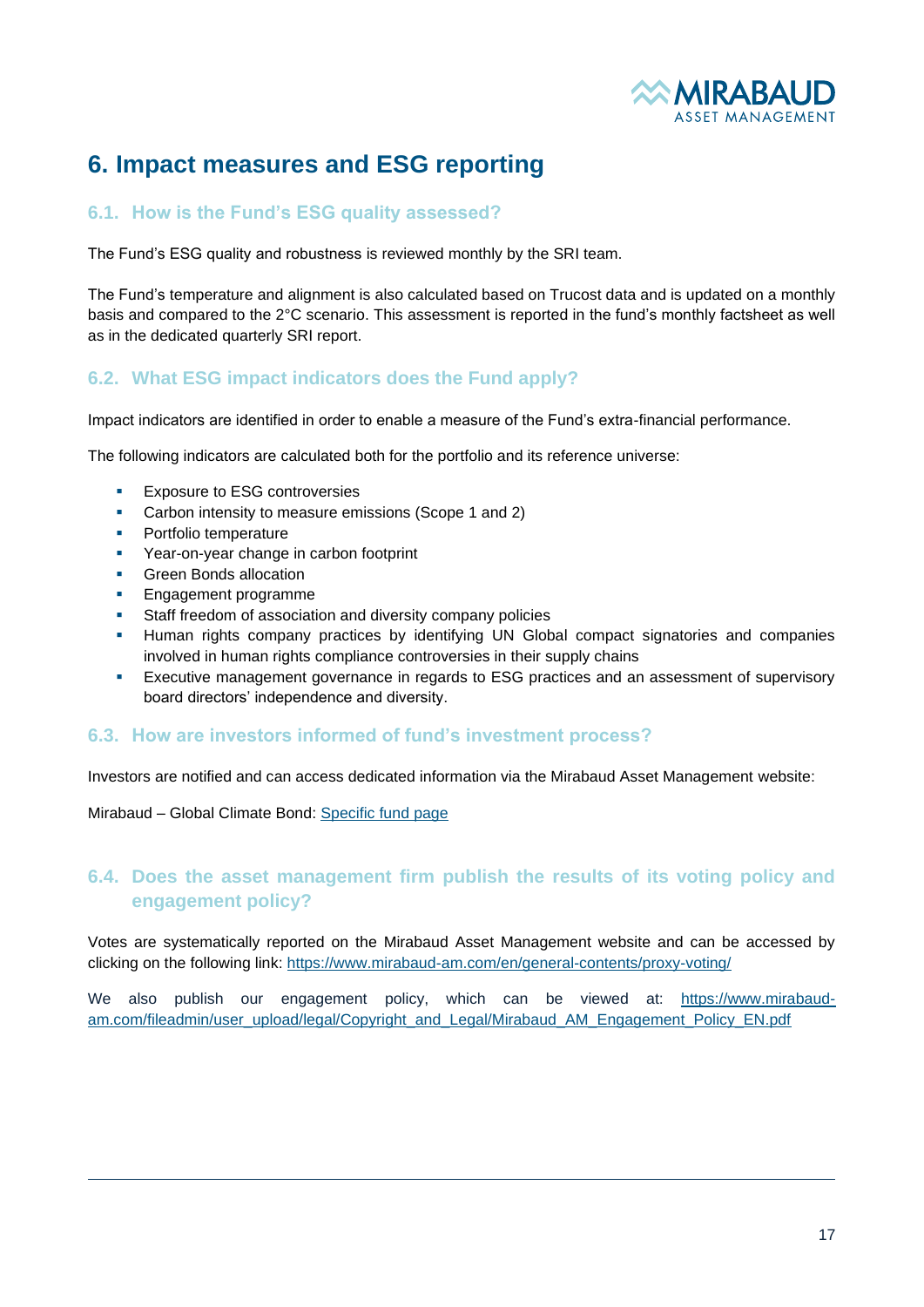

## **IMPORTANT INFORMATION**

This marketing material contains or may incorporate by reference information concerning certain collective investment schemes ("funds") which are only available for distribution in the registered countries. It is for your exclusive use only and it is not intended for any person who is a citizen or resident of any jurisdiction where the publication, distribution or use of the information contained herein would be subject to any restrictions. It may also not be copied or transferred.

**This material is provided for information purposes only and shall not be construed as an offer or a recommendation to subscribe, retain or dispose of fund units or shares, investment products or strategies.** Before investing in any fund or pursuing any investment strategy, potential investors should take into account all their characteristics or objectives as well as consult the relevant legal documents. Potential investors are recommended to seek prior professional financial, legal and tax advice. The sources of the information contained within are deemed reliable. However, the accuracy or completeness of the information cannot be guaranteed and some figures may only be estimates. In addition, any opinions expressed are subject to change without notice. There is no guarantee that objectives and targets will be met by the portfolio manager.

**All investment involves risks, returns may decrease or increase because of currency fluctuations and investors may lose the amount of their original investment. Past performance is not indicative or a guarantee of future returns.** 

**This communication may only be circulated to Eligible Counterparties and Professional Investors and should not be circulated to Retail Investors for which it is not suitable**.

Issued by**: in the UK**: Mirabaud Asset Management Limited which is authorised and regulated by the Financial Conduct Authority. **In Switzerland**: Mirabaud Asset Management (Suisse) SA, 29, boulevard Georges-Favon, 1204 Geneva, as Swiss representative. Swiss paying agent: Mirabaud & Cie SA, 29, boulevard Georges-Favon, 1204 Geneva. **In France**: Mirabaud Asset Management (France) SAS., 13, avenue Hoche, 75008 Paris. **In Spain**: Mirabaud Asset Management (España) S.G.I.I.C., S.A.U., Calle Fortuny, 6 - 2ª Planta, 28010 Madrid. **In Luxembourg**: Mirabaud Asset Management (Europe) SA, 25 avenue de la Liberté, L-1931 Luxembourg. The Prospectus, the Articles of Association, the Key Investor Information Document (KIID) as well as the annual and semi-annual reports (as the case may be), of the funds may be obtained free of charge from the above-mentioned entities and on the webpage: https://www.mirabaud-am.com/en/funds-list/.Further information on sustainability is available at the following link: https://www.mirabaud-am.com/en/responsiblysustainable.